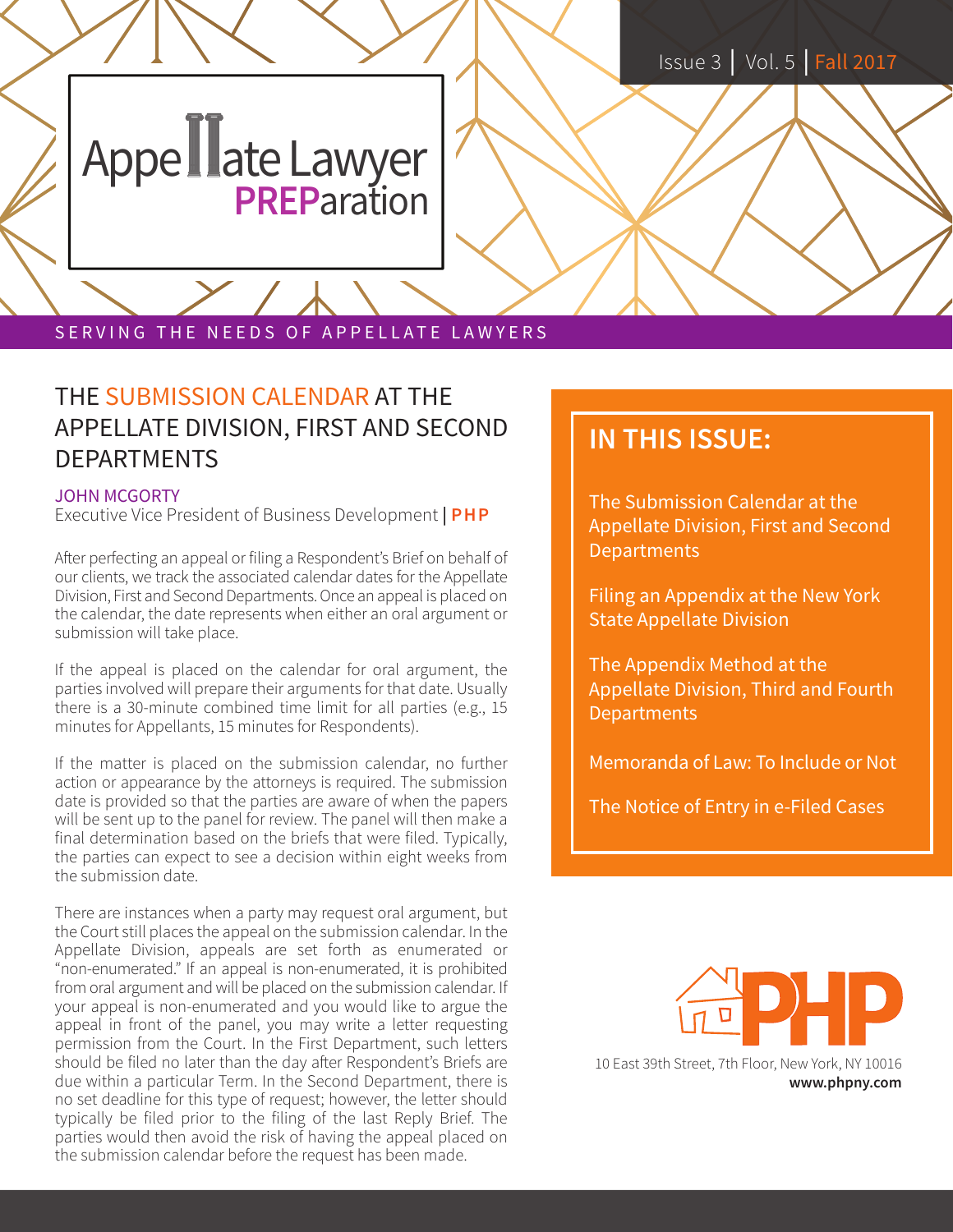#### FILING AN APPENDIX AT THE NEW YORK STATE APPELLATE DIVISION

PAUL LAMAR **|** Executive Vice President of Appellate Services **| PHP**

There are several reasons that an attorney would prefer to file an Appendix as opposed to a full Record on Appeal. The predominant one is the desire to limit the costs of the appeal. In the Appellate Division, the Appellant has a choice of filing a Record on Appeal or an Appendix. An Appendix, to put it simply, is a "lighter" version of the full Record.

The Record on Appeal consists of all documents filed at the lower court level, which led to the Order/Judgment being appealed. A Record on Appeal would consist of all Motion papers for each party, the attached affirmations and exhibits and any replies that were filed. Also included is the Notice of Appeal and Order being appealed. A Record on Appeal arising from a trial verdict would consist of the trial transcript, pleadings and any exhibits admitted into evidence and of course the Notice of Appeal and Order/Judgment being appealed. Most attorneys prefer to utilize the full Record since it gives the Appellate Division Justices immediate access to the documents which were reviewed by the lower court Judge.

The Appendix method normally consists solely of the documents to which each party would be citing in their respective Briefs. The Appendix method can lead to the exclusion of hundreds of documents which each party may deem unnecessary since they are irrelevant to their arguments. The Appellant may feel that this is the best way to proceed when a cap on costs is involved.

When the Appendix method is used in the First or Second Department, it is required that the documents in the lower court be subpoenaed to the Appellate Division in order for the Court to have access to the full Record. This ensures that the Justices will be able to review documents that were omitted from the Appendix. The Court will not accept an Appendix for filing unless there is proof that the lower court documents have been subpoenaed. When the Appendix method is used in the Third and Fourth Department, the Appellant is required to provide one copy of the Record on Appeal and file it with the Appendix copies.

When the Appellant chooses the Appendix method, he must be careful when omitting documents. He must ensure that the Appendix includes the documents which will be cited to in his Brief and should also include the documents the Respondent(s) will need to cite to in its Brief. In most cases, based on the arguments involved, the Appellant can usually determine the documents required by the Respondent(s). When a good faith effort has been made by the Appellant, but some of the Respondent's documents have still been omitted from the Appendix, a Respondent's Appendix can be filed as of right. If a good faith effort was not made, then the Respondent can move to strike.

Most Appellants will look at the expense of both methods and determine which is more cost effective for their client.

# CHEERS!

Cheers to our clients who made this happen. Cheers to those nominated and the winners. Cheers to the work and the long nights.

Cheers to the PrintingHouse Press team, for taking the gold as **Best Appellate Printer** and Best Appellate Services Provider.

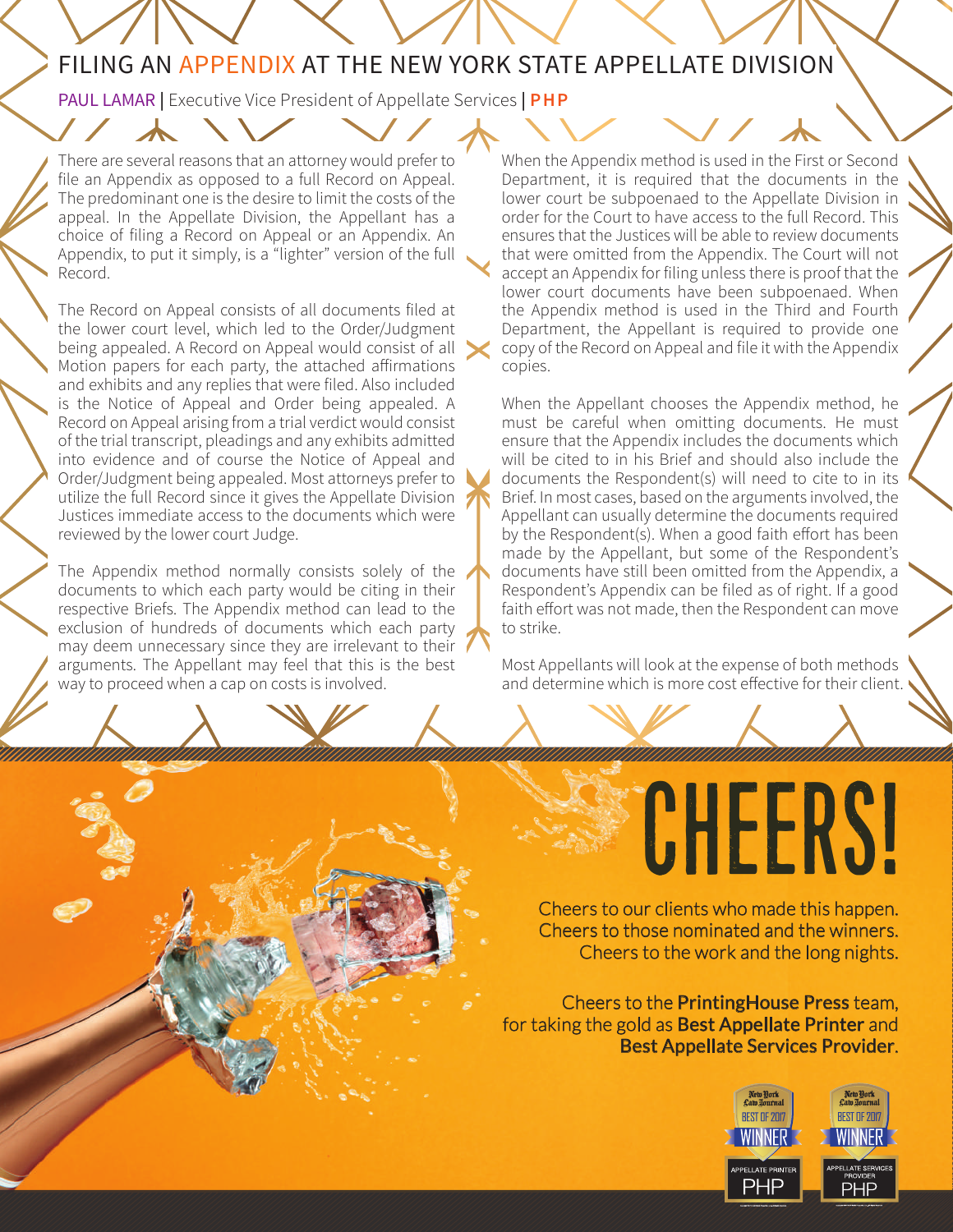#### THE APPENDIX METHOD AT THE APPELLATE DIVISION, THIRD AND FOURTH DEPARTMENTS

#### MARK VIRAG **|** Senior Appellate Consultant **| PHP**

In essence, an Appendix is an abbreviated Record on Appeal. When a trial goes on for weeks but only a portion of the transcript is pertinent to the appeal, an Appendix can be filed in order to eliminate the additional documents that could possibly dilute the Appellant's argument. Our clients will often choose to file an Appendix instead of the traditional Record on Appeal for this reason or simply because the Appendix method is usually more cost-effective.

When an Appellant files an Appendix with the Appellate Division, First or Second Department, these Courts require that the lower Court file be subpoenaed to the Appellate Division. Once the subpoena is so-ordered by the Appellate Division and filed with the county Court, it is the lower Court clerk's responsibility to transmit the documents to the Appellate Division.



However, when an Appellant perfects an appeal on the Appendix method in the Appellate Division, Third or Fourth Department, these Courts require that one copy of the Record on Appeal be served and filed in addition to the Appendix. This means that after compiling the Appendix documents, numbering the pages, creating headnotes and an Appendix table of contents, the Appellant must repeat these steps for a Record on Appeal, including even those documents which the Appellant elected to exclude from the Appendix. According to the rules of appellate practice for the Third and Fourth Departments, the Appellant is required to serve and file a single copy of the full Record on Appeal in addition to filing 10 copies (and serving 2) of the Appendix.

If you are filing an Appendix in either the Third or Fourth Department in order to save money, you might be cutting off your nose to spite your face. Unless the anticipated Record on Appeal would be exceedingly large, it usually is more efficient in AD3 and AD4 to simply compile a Record on Appeal instead of serving and filing both an Appendix and a Record.

### MEMORANDA OF LAW: TO INCLUDE OR NOT

MARIA ANDRADES **|** Senior Appellate Consultant **| PHP**

When compiling the documents that will constitute a Record on Appeal or Appendix, many appellate attorneys ask the same question regarding Memoranda of Law. Is it appropriate or acceptable to include them in the filing?

There is no rule at the New York State Appellate Division Departments that states a Record or Appendix will be rejected if Memos of Law are incorporated. The standard answer regarding whether they should be incorporated as part of the appeal is usually that the Memos of Law may be included only if they have independent relevance  $1$ . This means that either these lower court briefs contain admissions of fact or there is dispute as to whether or not a point was raised below.

If, however, a party only filed a Memorandum of Law instead of an Affirmation in Support or Opposition, then the Memo should always be included in the Record or Appendix regardless of whether it has independent relevance or not. In omitting such a Memo, a key portion of the case documents would be missing from the Record/Appendix and perhaps also the ensuing briefs, skewing the appellate judge's decision.

If a Memo of Law either has independent relevance or was filed in place of an affirmation and must be included in the Record on Appeal or Appendix, it is customary to then include all of the Memoranda of Law into the filing.

**1** However, if the Judge rendering the decision goes to the extent of pointing out the Memos of Law in his decree, I always advise my clients that they should automatically be included to accurately have a complete Record on Appeal.